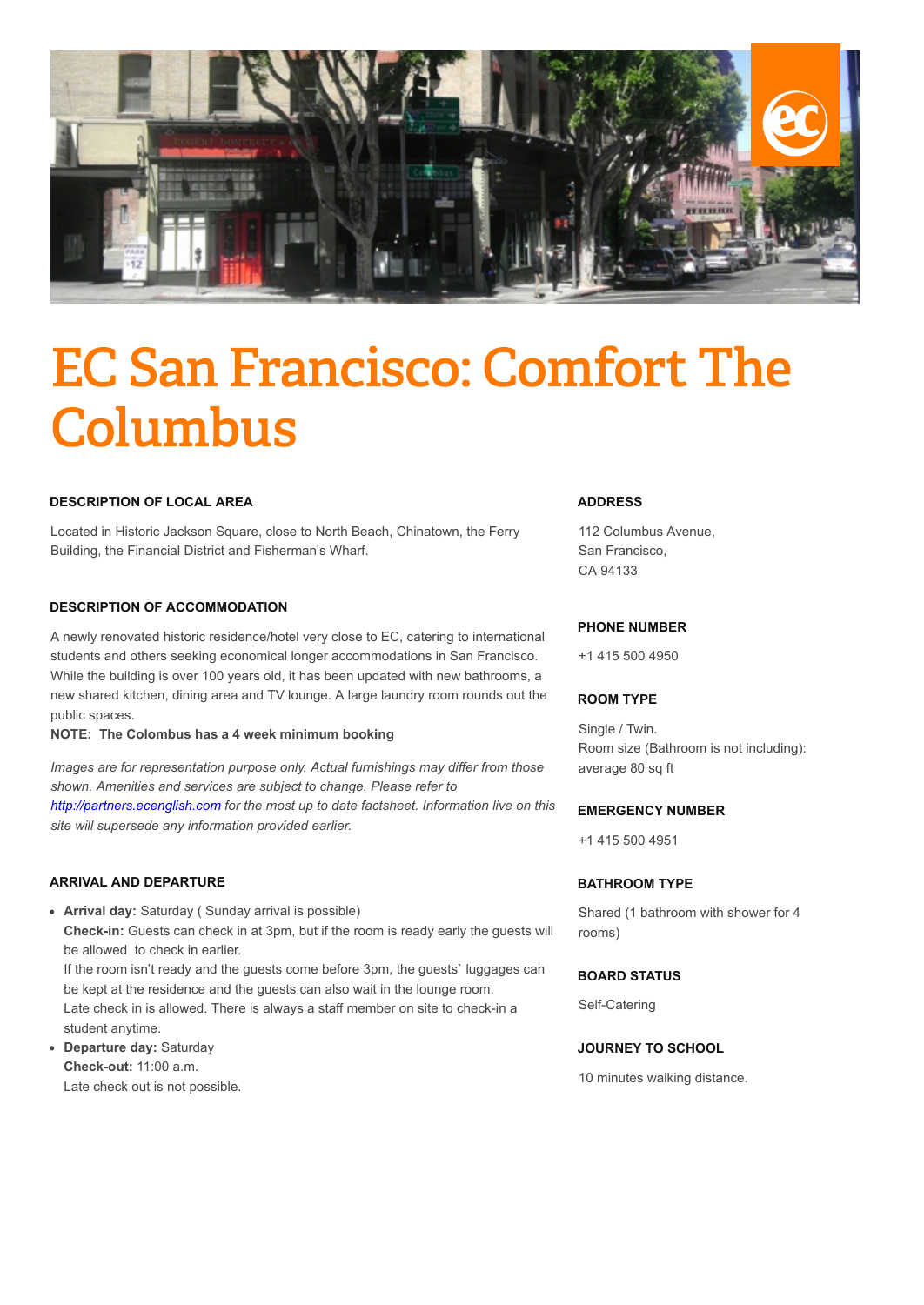

### **MISCELLANEOUS**

- Rooms are cleaned weekly, common areas including shared bathrooms are cleaned daily. Bed linen are cleaned weekly
- Credit card operated 8 washers and 8 dryers, \$2.25 wash and \$1.50 dry only Visa and Mastercard accepted
- Luggage drop-off is allowed same-day for arrival and departure. The only limitation  $\bullet$ is no overnight-baggage-check.
- Utility bills are included  $\bullet$
- Kitchen utensils are provided  $\bullet$
- $\bullet$ 24-hour on-site security
- This residence does not provide towels, but one can be purchased from reception  $\bullet$ or students need to bring their own towels
- Single bed or loft bed in single rooms, bunkbeds in double room  $\bullet$
- Microwave stations on each floor, mini-fridge in each room  $\bullet$
- $\bullet$ Desk, dresser, lamp and armoire in each room
- $\bullet$ Phones available in rooms, must use calling card for international long distance calls

# **ARRIVAL PROCEDURES**

Check in at 24h desk.

# **ACCOMMODATION FEATURES**

#### **Room Facilities**



#### **Building Facilities**

- Communal Kitchen
- Communal Lounge
- Free-Wifi
- **Laundry Facilities**
- Vending Machines Available

# **Accommodation amenities and features are subject to change**



**Scan QR code to view most up-to-date information**

# **AIRPORT PICK-UP**

If you have booked accommodation with EC you must arrive at the airport between 08:00 and 20:00. Late/early arrivals may be asked to book alternative accommodation You will meet an EC transportation representative holding a sign at the terminal information desk. If after 10 minutes you cannot see the EC representative, just call+1-415-459-7632. (from the information desk or a mobile phone).

If your flight is missed, delayed, or cancelled, or if there is any other problem, you should notify EC by calling 1-415-734-8040 (from the information desk or a mobile phone) to rearrange your transfer time and avoid additional cost..